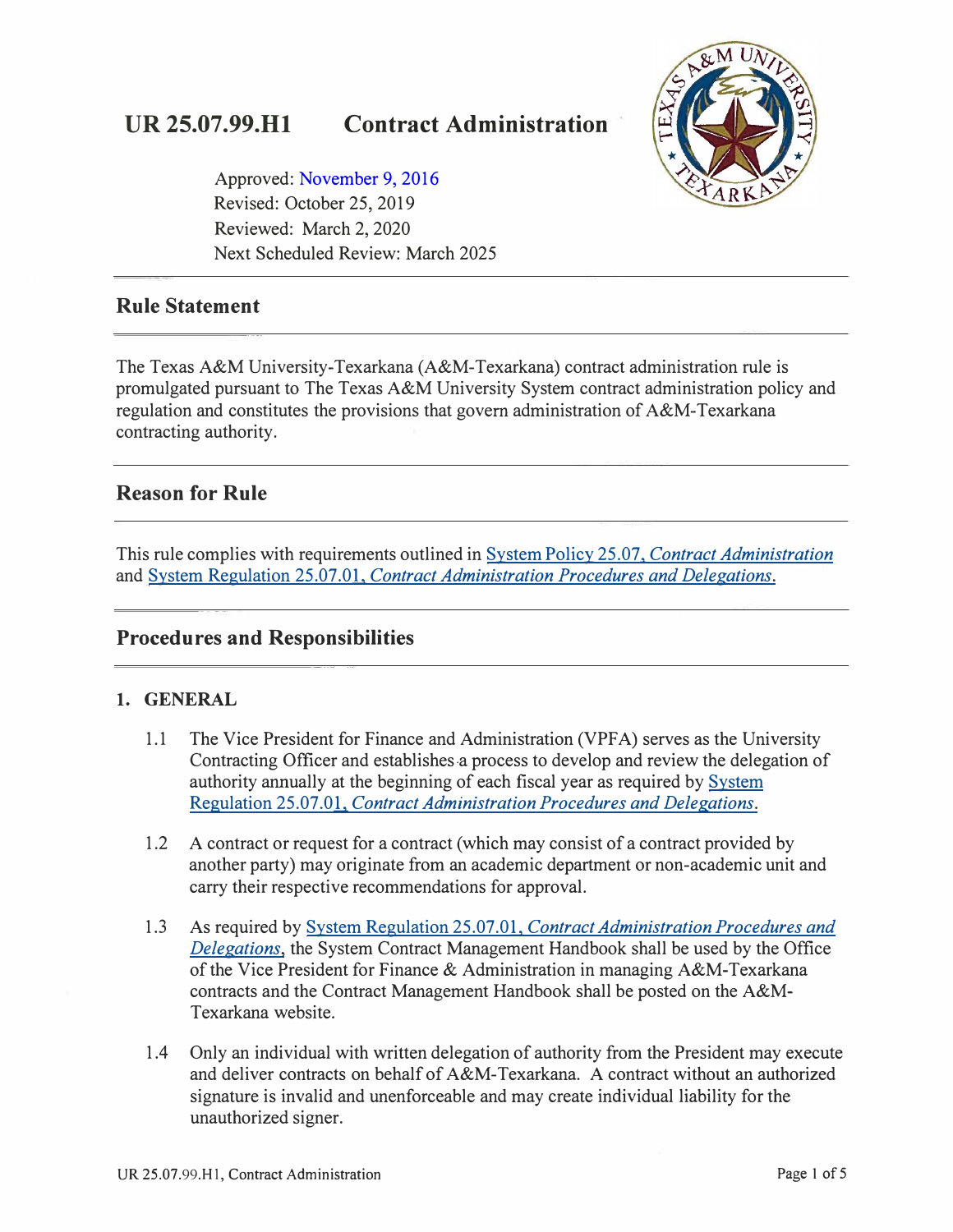- 1.5 The authority to enter into contracts on behalf of the University must also comply with System Policy 25.07. *[Contract Administration](http://policies.tamus.edu/25-07.pdf)* and [System Regulation 25.07.01.](http://policies.tamus.edu/25-07-01.pdf) *[Contract Administration Procedures and Delegations.](http://policies.tamus.edu/25-07-01.pdf)*
- 1.6 Written contracts shall be executed whenever A&M-Texarkana enters into a binding agreement with another party that involves any stated or implied consideration.
	- 1.6.1 Contracts are construed to include, but not be limited to, the following: purchase orders, service agreements, cooperative agreements, memoranda of understanding, interagency contracts, grants, loans, easements, licenses, leases and permits.
	- 1.6.2 Other parties include, but are not limited to: federal, state and local agencies, non-profit organizations, private businesses, collaborations and individuals.
- 1.7 A fully executed/signed contract constitutes approval to establish an operating budget, which does not exceed the consideration of the contract, without further approval.
- 1.8 The A&M-Texarkana department in which a contract originates will be responsible for verifying that all contractual obligations have been fulfilled and closing out the contract.
- 1.9 The Office of the Vice President for Finance and Administration is responsible for creating and maintaining well-defined administrative controls that ensure management exercises its fiduciary responsibilities when executing contracts on behalf of A&M-Texarkana.
	- 1.9.1 All contracts will be routed through the Office of the Vice President for Finance & Administration for review and compliance assurance prior to execution of the contract. Those requesting a contract shall review and attach a completed TAMUS Contract Review Guidelines and Checklist prior to submission.
	- 1.9.2 Contracts with particular potential risks (such as excessive value, extended terms of agreement, intellectual property, or not specific deliverables) shall be identified for enhanced monitoring. Details of these requirements and actions are documented on the [Enhanced Contract Monitoring Procedure.](https://www.tamut.edu/About/Administration/Finance/files/Enhanced%20Contract%20Monitoring%20Procedure%2008.30.2018.pdf) A completed Risk Assessment Matrix identifying whether the contract is identified as needing enhanced monitoring shall be attached to the Contract when routing for approval.
- 1.10 All contracts for (a) the purchase or sale of real property; (b) the lease, license or use of system real property; (c) the lease, license or use of real property from third parties; (d) the granting or acceptance of easements or rights-of-way; and (e) any other acquisition or disposition of real property or real property interests shall be governed by the policies and regulations Chapter 41. Real Estate Management. The delegation of authority for all construction contracts shall be governed by [System Policy 51.04.](http://policies.tamus.edu/51-04.pdf)  *[Delegations of Authority on Construction Proiects](http://policies.tamus.edu/51-04.pdf)* and the regulations promulgated under that policy.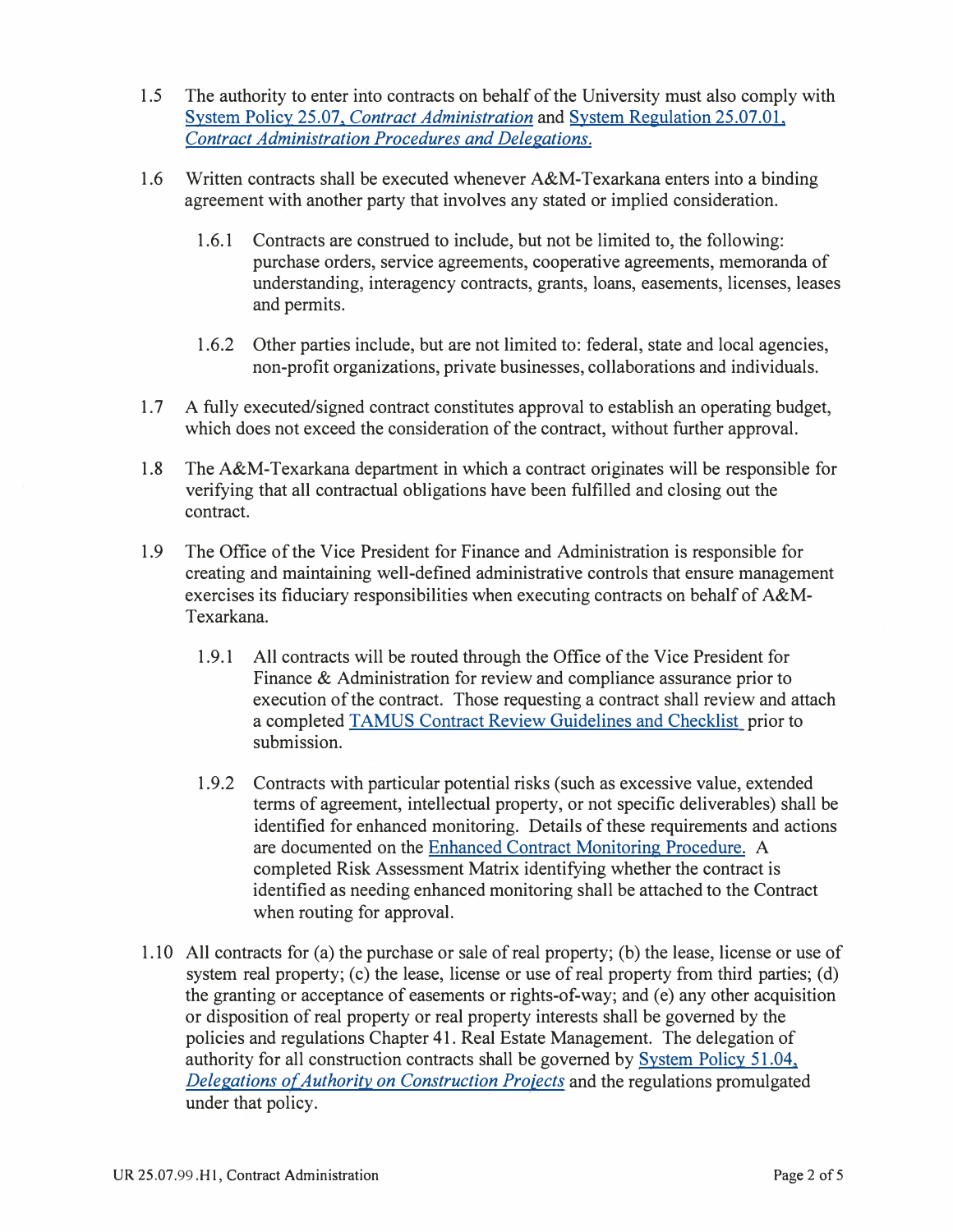#### **2. CONTRACTS REQUIRING BOARD OR CHANCELLOR APPROVAL**

2.1 Contracts requiring Board or Chancellor approval, as defined by [System Regulation](http://policies.tamus.edu/25-07-01.pdf) 25.07.01. *[Contract Administration. Delegations. and Reporting,](http://policies.tamus.edu/25-07-01.pdf)* shall be routed through the Vice President for Finance and Administration, the President, and the appropriate System offices.

#### **3. PRESIDENT'S DELEGATION OF AUTHORITY**

- 3.1 As outlined in System Regulation 25.07.01. *[Contract Administration. Delegations. and](http://policies.tamus.edu/25-07-01.pdf) [Reporting](http://policies.tamus.edu/25-07-01.pdf)*, the President is delegated the authority to approve and sign contracts of less than \$750,000 that are not otherwise reserved for approval by the board, as described in System Policy 25.07, *[Contract Administration](http://policies.tamus.edu/25-07.pdf)* and to sub-delegate such authority.
- 3 .2 When the President is unavailable, the Provost/Vice President for Academic and Student Affairs or the Vice President for Finance and Administration/Chief Financial Officer is delegated the authority to execute the contract.
- 3.3 The Delegation of Authority shall be prepared and reviewed annually in accordance with System Regulation 25.07.01. *[Contract Administration. Delegations. and](http://policies.tamus.edu/25-07-01.pdf)  [Reporting](http://policies.tamus.edu/25-07-01.pdf)* by the Office of the Vice President for Finance and Administration.
- 3 .4 The delegation of authority shall be those stated in the official [Delegation of Authority](https://tamut.edu/About/Administration/Finance/Delegation%20of%20Authority.html)  as approved by the President and submitted to the System. The Delegation of Authority shall be posted to the university website.

#### **4. REQUIRED GENERAL COUNSEL REVIEW**

- 4.1 The Office of General Counsel (OGC) establishes contract review guidelines to be followed for all contracts or agreements entered into by A&M-Texarkana.
- 4.2 All contracts or agreements that have a stated or implied consideration of \$100,000 or more must be submitted to OGC for review and approval as to form and legal sufficiency when required by OGC guidelines.
- 4.3 OGC contract review shall be coordinated and administered by the Office of the Vice President for Finance and Administration.

#### **5. REQUIRED SYSTEM CHIEF INFORMATION OFFICER REVIEW**

5.1 All Information Resources procurements of \$250,000 or greater must be approved by the System Chief Information Officer.

#### **6. REPORTING REQUIREMENTS**

6.1 A&M-Texarkana must comply with all applicable reporting requirements established by statute, Legislative Budget Board (LBB) rules, the System Office of Budgets and Accounting (SOBA) and other state authority as outlined in [System Regulation](http://policies.tamus.edu/25-07-01.pdf)  25.07.01. *[Contract Administration. Delegations. and Reporting.](http://policies.tamus.edu/25-07-01.pdf)*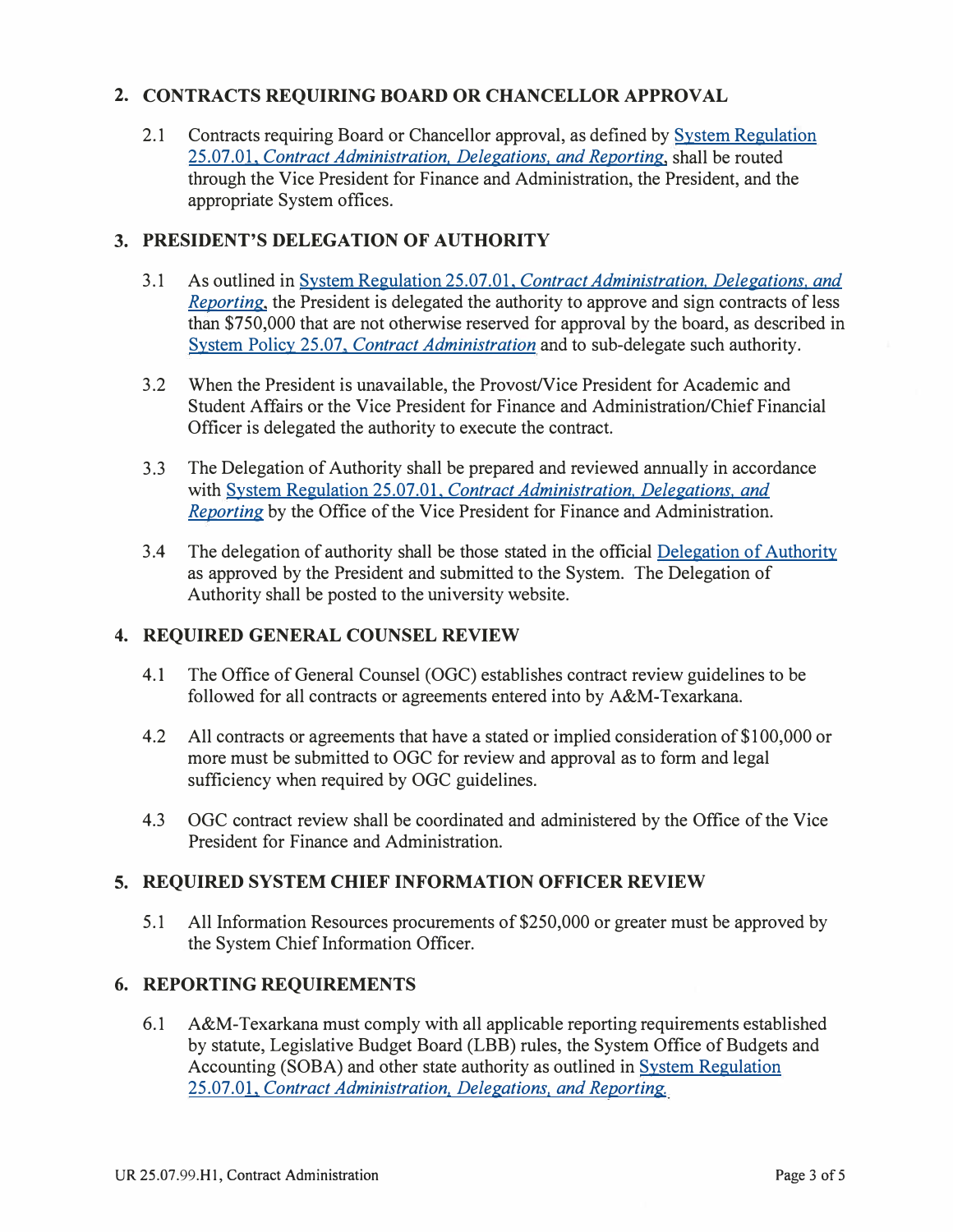#### **7. REQUIRED TRAINING**

7.1 All A&M-Texarkana employees authorized to execute contracts or exercise discretion in awarding contracts must receive training on the selection of appropriate procurement methods and information resources purchasing technologies. This training is further defined in the Contract Management Handbook and includes Ethics and Historically Underutilized Business training available on TrainTraq.

#### **Related Statutes, Policies, or Requirements**

| <b>System Contract Management Handbook</b>                                                |
|-------------------------------------------------------------------------------------------|
| <b>System Contract Reporting Requirements</b>                                             |
| Texas Education Code §51.9335                                                             |
| Texas Education Code §51.9337                                                             |
| <b>System Policy 25.07, Contract Administration</b>                                       |
| System Regulation 25.07.01, Contract Administration Procedures and Delegations            |
| System Policy 41.01, Real Property                                                        |
| System Regulation 41.01.01, Real Property                                                 |
| System Regulation 51.04, Delegation of Authority on Construction Projects                 |
| System Regulation 51.04.01, Chancellor's Delegation of Authority on Construction Projects |
| <b>State of Texas Contract Management Guide</b>                                           |
| President's Delegation of Authority                                                       |
| <b>TAMUT Enhanced Contract Monitoring Procedure</b>                                       |

### **Contact Office**

Vice President for Finance and Administration (903) 223-3005